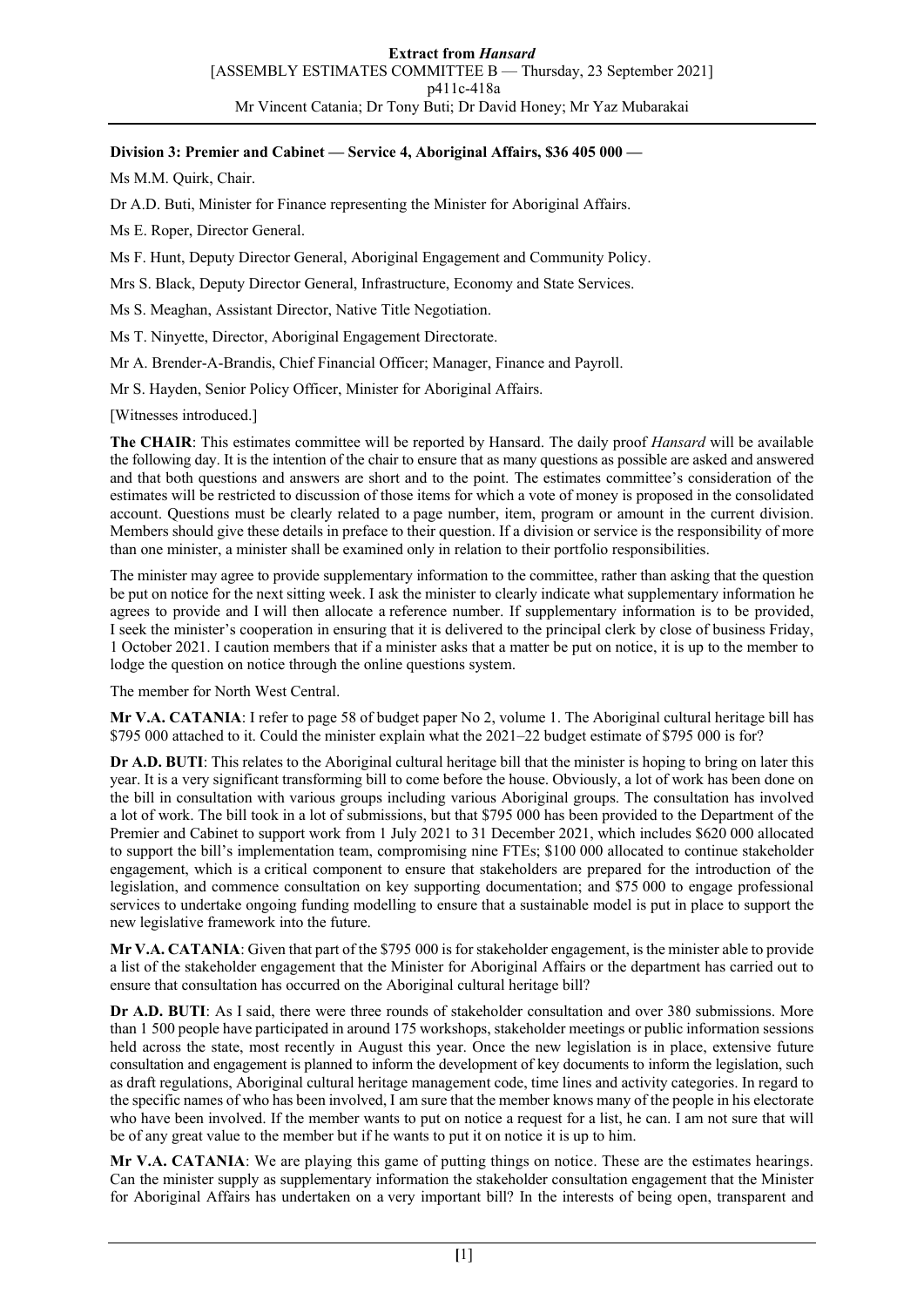accountable, can the minister provide it as supplementary information, rather than asking me to put it on notice as a bit of a cop-out.

**Dr A.D. BUTI**: I do not think it is a cop-out at all. Does the member want me to start reading out some of the list?

# **Mr V.A. CATANIA**: Go for it.

**Dr A.D. BUTI**: Let us start reading out some of the list now. I will talk about where the consultation was held and then I will go into some of the organisations.

**Mr V.A. CATANIA**: It is important to know because a criticism of the bill is a lack of consultation.

[9.10 am]

**Dr A.D. BUTI**: I am about to tell the member, and if the member wants to stop me at any time, please do. I will go back to 2018; over 100 workshops and information sessions were held across the state as part of the review of the Aboriginal Heritage Act 1972 and the development of the Aboriginal cultural heritage bill. There were 28 workshop information sessions in the Kimberley and 18 in the Pilbara. In 2020, over 75 meetings with stakeholders were held as part of the development of the Aboriginal cultural heritage bill. Six meetings were held with Kimberley-based Aboriginal stakeholder organisations and 21 meetings were held with Pilbara-based Aboriginal stakeholder organisations. In August 2021, five native title rep bodies and 22 prescribed bodies corporate from across Western Australia attended the ACHB stakeholder information sessions in Perth. Three were Kimberley-based PBCs and nine were Pilbara-based PBCs.

The following workshops were held in 2019: 15 May at Warmun in the Kimberley; 16 May at Balgo in the Kimberley; 16 May at Karratha in the Pilbara; 16 May at Warburton in the goldfields–Esperance; 17 May at Kalgoorlie in the goldfields; 17 May at Kununurra in the Kimberley; 17 May at Roebourne in the Pilbara; 18 May in Karratha; 18 May in Kununurra; 21 May in Katanning; 21 May in Carnarvon; 22 May in Busselton; 22 May in Geraldton; 23 and 24 May in Bunbury; 24 May in Meekatharra; 30 May in Moora; and 18 March in Kalgoorlie.

The following information sessions were held in 2019: on 22 March in Geraldton with the Yamatji Indigenous land use agreement traditional owner negotiation team; 1 April in Kununurra; 2 April in Fitzroy Crossing; 3 April in Broome; 16 April in Katanning; 17 April in Albany; 29 April in Geraldton; 30 April in Port Hedland; 30 April and 1 May in Moora; 1 May in Karratha; 1 May in Northam; 2 May in Meekatharra; 2 May in Roebourne; 2 May in Tom Price; 7 May in Busselton; 7 May in Derby; 7 May in Kalgoorlie; 7 May in Narrogin; 8 May in Bunbury; 8 May in Looma; 8 May in Warburton; 9 May in Fitzroy Crossing; 9 May in Leonora; 13 and 14 May in Broome; 14 May in Midland; 15 May in Bidyadanga; 15 May in Jigalong; 16 May in Ardyaloon; 16 May in Balgo; 16 May in Newman; 20 May in Carnarvon; 20 May in Esperance; 21 May in Halls Creek; 22 May in Kununurra; 22 May in Wiluna; and 23 May in Onslow.

The following relates to phase 3 consultation on the bill in 2020: 21 September in Albany; 22 September in Moora and Broome; 23 September, a closed meeting with Kimberley PBCs in Broome; 23 September in Bunbury; 24 September in Fitzroy Crossing and Midland; 25 September in Geraldton; 25 September in Kununurra; 29 September in Karratha; 29 September in Warburton; 30 September in Kalgoorlie; 30 September in Port Hedland; 1 October in Leonora and Newman; and 2 October in Esperance and Carnarvon.

The following phase 3 consultation–targeted stakeholder meetings were held in 2020: 4 September in Perth with the Western Australian Local Government Association. Does the member want to know the individual people who represented WALGA, or will WALGA do?

**Mr V.A. CATANIA**: I am more interested in which Aboriginal organisations were consulted.

**Dr A.D. BUTI**: The member did not ask that.

**Mr V.A. CATANIA**: I asked for the consultation.

**Dr A.D. BUTI**: I am about to tell the member now.

**Mr V.A. CATANIA:** If I were the minister, I would just put it as  $a$  —

**Dr A.D. BUTI**: On 7 September —

**Mr V.A. CATANIA**: I am happy for the minister to keep reading it out.

**Dr A.D. BUTI**: In 2020, a meeting was held on 7 September in South Hedland with the Kariyarra Aboriginal Corporation, and on 7 September with the Karlka Nyiyaparli Aboriginal Corporation. I am sorry about my pronunciations. A meeting was held on 8 September with the Murujuga Aboriginal Corporation, and on 9 September with the Yamatji Marlpa Aboriginal Corporation. Does the member want only the Aboriginal corporations? What about others?

**Mr V.A. CATANIA**: Aboriginal corporations.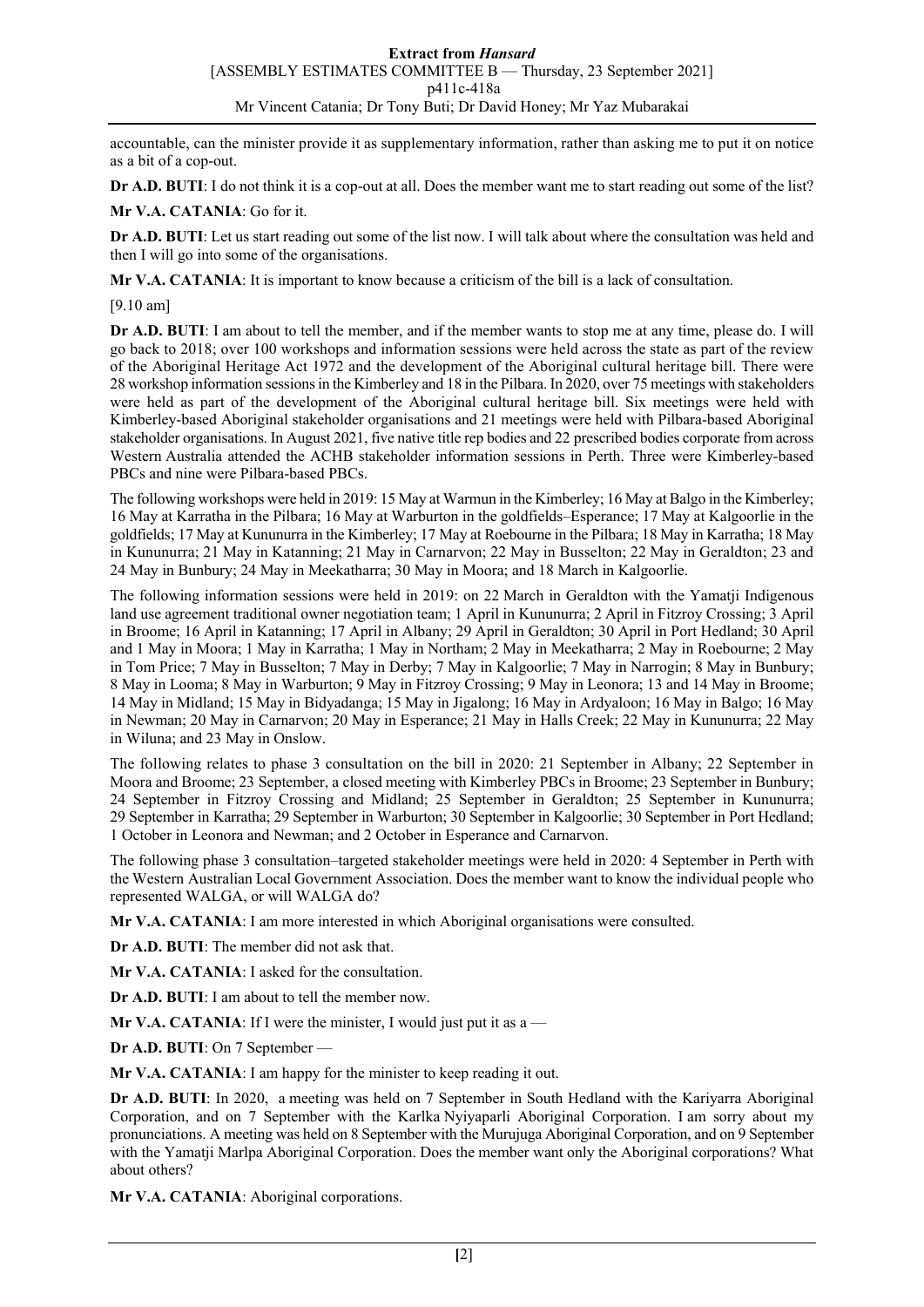### **Extract from** *Hansard* [ASSEMBLY ESTIMATES COMMITTEE B — Thursday, 23 September 2021] p411c-418a Mr Vincent Catania; Dr Tony Buti; Dr David Honey; Mr Yaz Mubarakai

**Dr A.D. BUTI**: The following meetings were held in 2020: 11 September, Wintawari Guruma Aboriginal Corporation; 11 September, native title tribunal; 14 September , Kimberley Land Council; 14 September, Nyamba Buru Yawuru Aboriginal Corporation; 15 September in the goldfields, Native Title Services; 15 September, Central Desert Native Title Services; 16 September, South West Aboriginal Land and Sea Council; 16 and 17 September in Perth, Banjima Native Title Aboriginal Corporation; 18 September, Ngadju Native Title Aboriginal Corporation; 18 September, Yindjibarndi Aboriginal Corporation; and 18 September, Yamatji Marlpa Aboriginal Corporation.

Also in 2020, the Aboriginal Cultural Material Committee was consulted on 22 September, the Aboriginal Legal Service was consulted on 5 February and the Aboriginal Lands Trust board was consulted on 6 February. Also consulted were the following: Yindjibarndi Aboriginal Corporation on 6 February; Kimberley Land Council on 11 February; Nyamba Buru Yawuru on 11 February; the Shire of Broome on 11 February; the National Native Title Tribunal on 11 February; the Puutu Kunti Kurrama and Pinikura Aboriginal Corporation on 13 February; the Robe River Kuruma Aboriginal Corporation on 13 February; Yamatji on 13 February; Yindjibarndi Aboriginal Corporation on 17 February; Wintawari Guruma Aboriginal Corporation on 17 February; Yamatji again, on 20 February; Aboriginal Advisory Council of WA on 25 February; and the Aboriginal Legal Service on 27 February. Then we have South West Aboriginal Land and Sea Council on 5 March; Aboriginal Cultural Material Committee on 9 March; Goldfields families on 23 and 24 March; Kariyarra Aboriginal Corporation on 17 August; Karlka Nyiyaparli Aboriginal Corporation on 17 August; PKKP Aboriginal Corporation on 18 August; Robe River Kuruma Aboriginal Corporation on 18 August; Yamatji on 20 August; Kimberley Land Council on 24 August; Yawuru on 24 August; and Banjima Native Title Aboriginal Corporation on 28 August.

There were two stakeholder information sessions in August 2021—on 18 August with 13 representative bodies and on 19 August with 14 rep bodies. I have some more from this year: on 13 September with the Aboriginal Cultural Material Committee; on 20 September with Wajarri Yamatji; on 16 September with Palyku; on 16 September with Aboriginal heritage and native title, Lands and Main Roads; on 12 October with Robe River; and on 15 October with Yamatji. Five prescribed bodies corporate are still waiting to be heard.

[9.20 am]

**Mr V.A. CATANIA**: Is the minister able to table the document?

**Dr A.D. BUTI**: No. I think Hansard got that.

**The CHAIR**: Hansard has got its work cut out for it, I think!

**Mr V.A. CATANIA**: It is not very fair on Hansard.

**The CHAIR**: There is no capacity to table in this setting.

**Dr A.D. BUTI**: We will give a copy of the list to Hansard.

**Mr V.A. CATANIA**: Prior to the 2021 election, when the Minister for Aboriginal Affairs was Hon Ben Wyatt, draft legislation was released for consultation. After the 2021 election, there has been no draft legislation so there has been no visibility. Will people have an opportunity to look at the draft Aboriginal cultural heritage bill before it becomes a fait accompli and is rammed through both houses of this Parliament?

**The CHAIR**: That is enough of a question for the minister to answer.

**Dr A.D. BUTI**: It is the same draft.

**Mr V.A. CATANIA**: So the government is working on the same draft. When are we likely to see the bill? The minister stated that hopefully it will be this year.

**Dr A.D. BUTI**: Can I just correct myself, member? It is the same draft bill but, as a result of consultation, amendments have been drafted and are being worked on at the moment. When they are available, they will be released.

**Mr V.A. CATANIA**: I suppose that was the point that I was getting at. There are amendments to the draft legislation of the previous government. There is a lot of concern about what the draft amendments will look like. When will the stakeholders get an opportunity to look at the draft amendments? Will it be when the government introduces the bill into Parliament or will the government allow the community, given all the consultation already undertaken, to review the amendments before the bill is introduced into Parliament?

**Dr A.D. BUTI**: The amendments that came about in response to the consultation have been discussed at those consultations. The amendments will not be a surprise to the various groups because they have been involved in the consultation that led to the amendments and the discussions about those amendments.

**Mr V.A. CATANIA**: I do not know whether the minister is able to answer this next question given that he is not the Minister for Aboriginal Affairs. Does the minister feel confident that enough stakeholder engagement has occurred given that many Aboriginal organisations have commented that they fear the amendments being one-sided?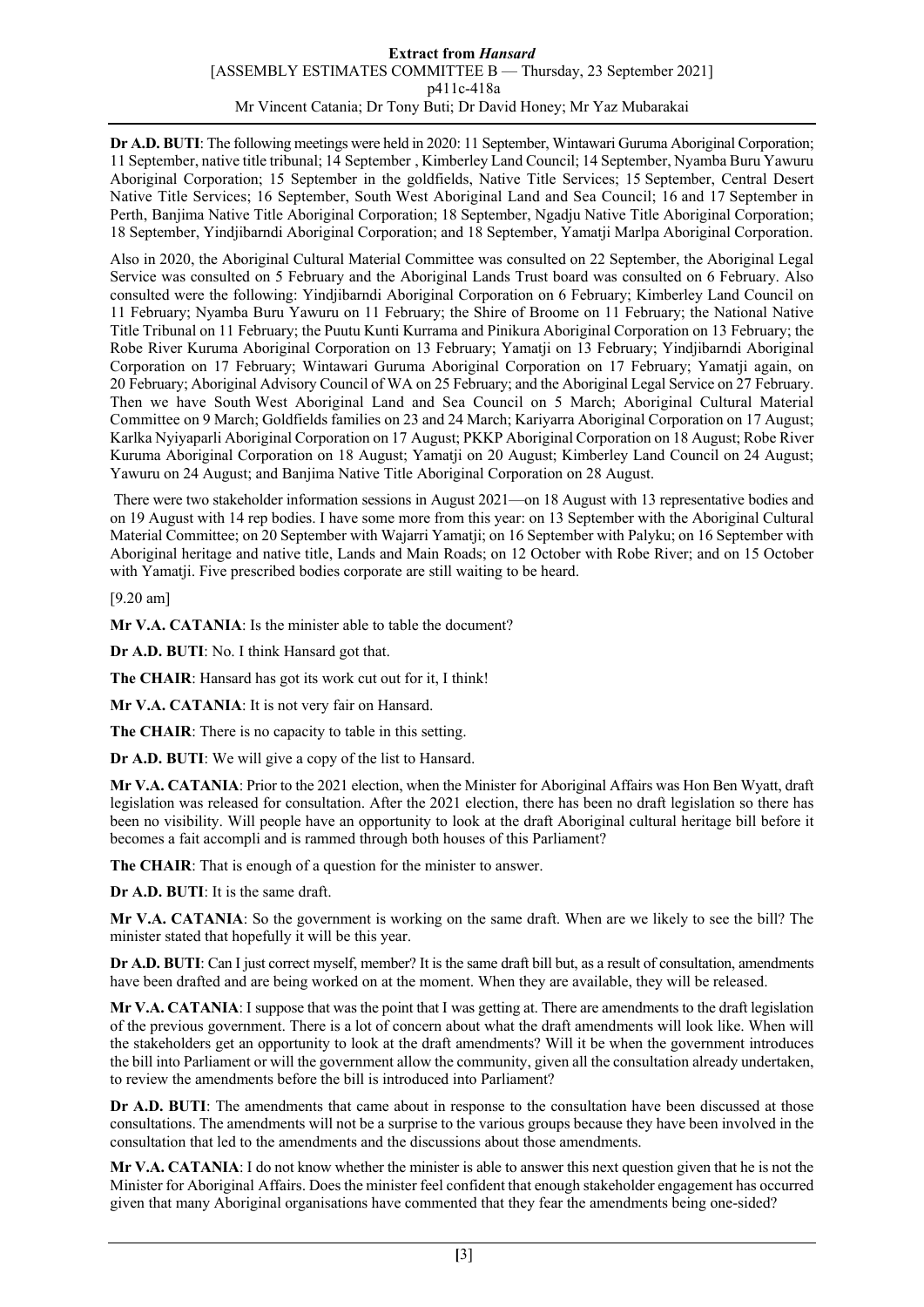**The CHAIR**: Member, I need to stop you there. I think you prefaced the question with the fact that this minister is not the Minister for Aboriginal Affairs, and we are dealing with solid facts rather than feelings.

**Mr V.A. CATANIA**: Fair call, Madam Chair; I take that on board.

Will there be an opportunity to look at the amendments prior to the bill being introduced into Parliament?

**Dr A.D. BUTI:** As the member would realise, there has been much discussion about this bill by various —

**Mr V.A. CATANIA**: There have been many protests as well.

**Dr A.D. BUTI**: Which would tell the member that people are well aware of what is in the bill.

**Mr V.A. CATANIA**: The answer is no; the bill will be introduced without any further consultation once those amendments have been written up.

**Dr A.D. BUTI**: Consultation and discussions are continuing as we speak, member. Consultation is consultation. Just because there is consultation, that does not mean that a bill will always agree with the concerns of any particular group.

**Mr V.A. CATANIA**: That is the concern.

**Dr A.D. BUTI**: That is with any bill.

**Mr V.A. CATANIA**: A further question, Madam Chair.

**The CHAIR**: You are pushing it. I will give you two more.

**Mr V.A. CATANIA**: When will the bill be introduced into Parliament, and will it be introduced in the Legislative Assembly or the Legislative Council?

**Dr A.D. BUTI**: As far as timing, it is still planned for this year. I assume it will have to be in the lower house because it involves financial issues.

**The CHAIR**: A further and last question on this, member for North West Central.

**Mr V.A. CATANIA**: Going back to the original question about the \$795 000 that is in the 2021–22 budget for the Aboriginal cultural heritage bill, is the minister able to map out the next 12 months of the rollout of the bill? The minister mentioned—I am trying to think of the changes —

**Dr A.D. BUTI**: The draft amendments?

**Mr V.A. CATANIA**: No, not the amendments. It will come to me. What other amendments will arise after the legislation is passed by Parliament? What is the pathway of the next 12 months?

**Dr A.D. BUTI**: Member, with all due respect, I am not Nostradamus; I do not know how the bill is going to go in the debate in Parliament. We do not know what will happen so it is hard to say what amendments will come in. We will have to leave that —

**Mr V.A. CATANIA**: Yes, but the minister is not stupid either. He knows that the government has an absolute majority in both houses so it is going to get through.

**Dr A.D. BUTI**: Let us see how the bill goes through Parliament.

**Dr D.J. HONEY**: I am not sure whether this falls under this section, but I am interested in this matter. I refer to page 58, budget paper No 2, volume 1. The third paragraph states that the government continues to prioritise negotiated settlements. I have been told by the local government in Geraldton that Oakajee land has been transferred to the combined group of five prescribed bodies corporate—that it was part of the settlement. Has the title of the Oakajee estate been transferred to the prescribed bodies corporate as part of that settlement or is that claim by the local council not true?

**Dr A.D. BUTI**: Oakajee is not part of the south west native title settlement.

**Dr D.J. HONEY**: So just to be clear, it has not been transferred. I was dubious, but I was told that by the shire of Geraldton.

**Dr A.D. BUTI**: I think that has to be deferred to the division on the Department of Planning, Lands and Heritage.

[9.30 am]

**Mr V.A. CATANIA**: I refer to page 128 of budget paper No 2, volume 1, and the provision for the Aboriginal cultural heritage bill.

**Dr A.D. BUTI**: That is not in this section.

**Mr V.A. CATANIA**: It is Aboriginal affairs.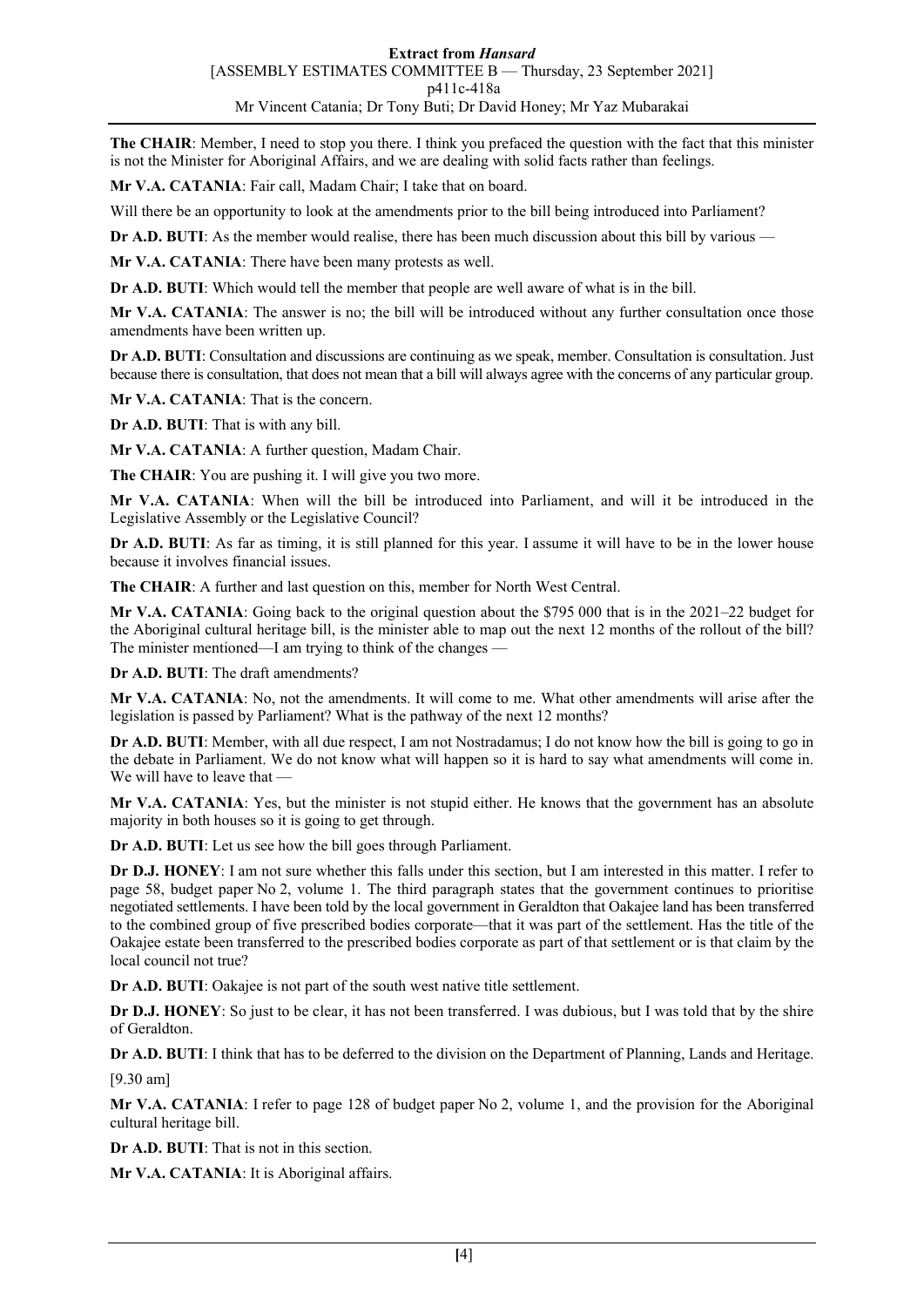**Dr A.D. BUTI**: The member will need to leave that until we discuss the Department of Planning, Lands and Heritage, which comes up later.

**Mr V.A. CATANIA**: I will turn to this question then: I refer to page 58 of budget paper No 2, volume 1, under "Aboriginal Affairs Reform (including Native Title Negotiations and Closing the Gap)". Can the minister provide a summary of the progress of the Closing the Gap national agreement and how Western Australians are performing?

**Dr A.D. BUTI**: In other words, the government's performance with regard to Closing the Gap? Closing the Gap is obviously a very important program of reform in the Aboriginal affairs portfolio. The government prepared an initial implementation plan for Closing the Gap that demonstrates our commitment to work more closely in partnership with Aboriginal stakeholders. The first iteration of the implementation plan for Closing the Gap was submitted to the joint council on 6 August 2021. The plan comprises two parts. The first summarises the government's high-level approach to the reform and targets and explains how this is aligned to the Aboriginal empowerment strategy. The second part is effectively a stocktake of strategies, programs and initiatives that contribute to the reforms and targets. The plan will provide a critical point of transparency and accountability, as well as the starting point for future planning. It creates a baseline from which the WA government's current approach can be assessed as a whole and further reforms can be developed. The government has committed \$3.4 million for grants to support the strengthening of the Aboriginal community–controlled sector in WA. A further \$1.4 million will support the establishment of a consortium of Aboriginal community–controlled organisations.

**Mr Y. MUBARAKAI**: What resources is the Department of the Premier and Cabinet providing, and what work is it doing, to protect remote Aboriginal communities during the COVID-19 pandemic?

**Dr A.D. BUTI:** As we know, the issue of protecting remote communities from COVID-19 is a critical part of the work of the government and the community. The complex task team was created early in the pandemic by the State Emergency Coordinator and was transferred to the Department of the Premier and Cabinet in mid-2020. The team, now called the remote Aboriginal communities mobilisation unit, works to minimise the specific risk presented by the pandemic to remote Aboriginal communities. The unit coordinates between communities, government and other stakeholders to ensure communities can find solutions to problems that arise through the pandemic. It supports the State Emergency Coordinator in administering the emergency remote Aboriginal communities directions that limit access to remote Aboriginal communities, and administers the remote Aboriginal COVID-19 emergency relief fund. There is a \$3.1 million royalties for regions funding call to address emergency needs in remote communities during the pandemic. I should also say that a number of agencies have been involved to protect remote Aboriginal communities, besides the Department of the Premier and Cabinet—the Department of Planning, Lands and Heritage, the Office of the Auditor General, Western Australia Police Force, the Department of Justice, the Department of Transport and the Department of Local Government, Sport and Cultural Industries. Over the period of the pandemic, 31 staff members from 11 agencies have served in the unit or its predecessor, the complex task team for remote Aboriginal communities. The unit has no operational budget but administers the \$3.1 million remote Aboriginal communities COVID-19 emergency relief fund.

Last week, the Minister for Aboriginal Affairs and I had the pleasure of travelling to the Tjuntjuntjara community, one of the most remote communities probably in the world. It is only 200 kilometres from the South Australian border. Vaccination rates for first injections are quite impressive there. But the biggest concern—we were witness to this, and I have heard it from other communities—is the disgraceful misinformation being peddled by certain evangelical churches. It is appalling that they are putting Aboriginal lives in danger by peddling mistruth and absolutely appalling misinformation. I ask anyone who has influence in those organisations to please request that they stop peddling that misinformation.

**The CHAIR**: I remind members to quote a page number before they ask a question.

**Mr V.A. CATANIA**: The minister would be aware that I have a large number of Aboriginal communities in my electorate, and also towns that have a high Aboriginal population; for example, Meekatharra, Carnarvon and Wiluna. We often hear about Aboriginal communities but do not hear about towns that probably have a higher Indigenous population than many of those communities. My evidence is that it is not an evangelical group that is preventing people from getting vaccinated, but the inability, or hesitancy, of people to walk into a hospital, or not knowing when they can get a vaccine. That is the issue.

**The CHAIR**: Is there a question here, member?

**Dr A.D. BUTI**: Which is the budget item?

**Mr V.A. CATANIA**: I am following the member for Jandakot's question after the minster's response. Has the department considered having a mobile vaccination clinic travelling around towns and communities, and not just for an hour or two? I will use Meekatharra as an example of a place that has one of the worst vaccination rates in this country. Could the mobile clinic staff stay there for a week and actually knock on doors and get people to be vaccinated? Has the department advocated for something like that?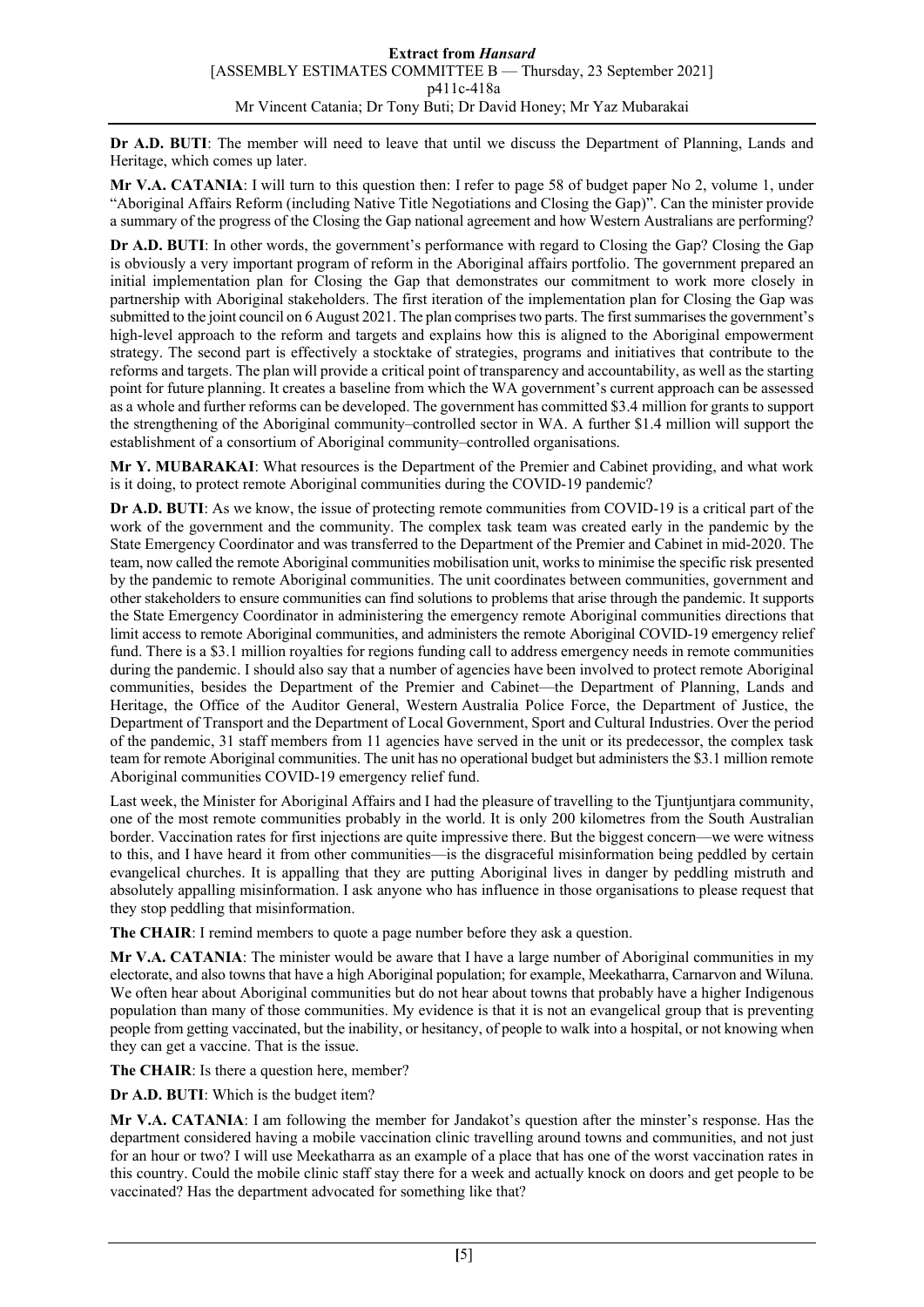### **Extract from** *Hansard* [ASSEMBLY ESTIMATES COMMITTEE B — Thursday, 23 September 2021] p411c-418a Mr Vincent Catania; Dr Tony Buti; Dr David Honey; Mr Yaz Mubarakai

**Dr A.D. BUTI**: The member asks a very important question because it relates to not just remote communities, but also the towns. When I mentioned the evangelical churches, I meant that they are not preventing immunisation, but they are discouraging it. Obviously, they are not physically preventing it—as far as I am aware. With regard to the member's question, that really does come down to the Department of Health. We now have a Vaccine Commander, Mr Dawson, the Commissioner of Police. They are matters he will work through. I know he is trying to address issues everywhere. One of the main reasons Western Australia's rates may not be as high as New South Wales is obvious: at the moment, we are COVID-19-free and people are complacent. However, the member raises an important question. I know that more vaccination supplies will come on stream. Members must remember that for a long period we just did not have the supply, so even if we did have the mobile booths, there was no supply. I am sure the matters the member raises are being considered by the Department of Health and, more importantly, by the Vaccine Commander. Minister Dawson did meet with police commissioner Dawson this week.

### [9.40 am]

**Mr V.A. CATANIA**: It is extremely important because we hear about vaccination targets of 80 per cent or 85 per cent, and generally that is for the whole of Western Australia's population. My argument is that it should be 80 or 85 per cent—whatever target is set by the Department of Health—for every city and town in Western Australia because the regions are very vulnerable, given the high Aboriginal population, and the number of people who are travelling around and the resource industry. It would be a tinderbox waiting to explode if there was a COVID case in the regions.

**Dr A.D. BUTI**: The Commissioner of Police is the Vaccine Commander; I believe the Minister for Health met him this week, not last week. I do not disagree with what the member is saying. Breakdowns have been done for different regions, so we are aware of them. The Minister for Health did a tour of certain parts of the north a few weeks ago and he said that there are some Aboriginal communities and Aboriginal sections of towns where there are high vaccination rates, and others where the rates are very low. I know the commander and the Department of Health are working on a multipronged attack to try to ensure we can improve vaccination rates for the community as a whole, particularly Aboriginal and vulnerable groups.

**Mr V.A. CATANIA**: I refer to the "Service Summary" table on page 60 and the fourth line item, "Government Policy Management Aboriginal Affairs". Why does the allocation for Aboriginal affairs double between 2020–21 and 2021–22?

**Dr A.D. BUTI:** The amount for 2019–20 is \$11 million, and then the amount for 2020–21 is nearly double that is the member asking why it has doubled between 2019–20 and 2020–21?

# **Mr V.A. CATANIA**: Yes.

**Dr A.D. BUTI**: I might ask the chief financial officer to answer that.

**Mr A. Brender-A-Brandis**: The amount has increased from 2020–21 to 2021–22 by just under \$12.5 million. The significant increases are predominantly with regard to reclassification of grants that were previously underserviced and had been reallocated to the service for Aboriginal affairs. They include significant grant allocations such as to the Browse regional body corporate; land and equity Indigenous land use agreements; the remote communities economic transformation project; the Yamatji Nation ILUA; the Dampier Peninsula project, which is royalties for regions–funded; the resolution of native title in the south west of WA; the Yawuru strategic development, also royalties for regions–funded; Martuwarra Fitzroy River Council, also royalties for regions–funded; the Gibson Desert Nature Reserve compensation settlement package; Plan for Our Parks, which is royalties for regions–funded; exploration incentive grants ILUA; and the south west settlement Noongar Boodja Trust and recurrent carryover for the south west settlement.

**Mr V.A. CATANIA**: There is a significant drop-off in the 2022–23 estimates, continuing in 2023–24. What is the reason for that drop-off?

**Dr A.D. BUTI**: I will refer again to the chief financial officer.

**Mr A. Brender-A-Brandis**: The reduction in expenditure for the out years is predominantly because of reduced expenditure tapering off with regard to the remote communities economic transformation project for Bidyadanga; the remote Aboriginal communities COVID-19 emergency relief, which is royalties for regions–funded and also has a reduction in expenditure in the out years; Closing the Gap, the Aboriginal community–controlled organisation consortium; the Martuwarra Fitzroy River Council; and some other minor adjustments that taper off in the out years

**Dr D.J. HONEY**: I refer to page 62 of budget paper No 2, volume 1, and the first dot point under "Government Policy Management—Whole-of-Government", which states -

leadership and coordination of cross-agency solutions to complex issues;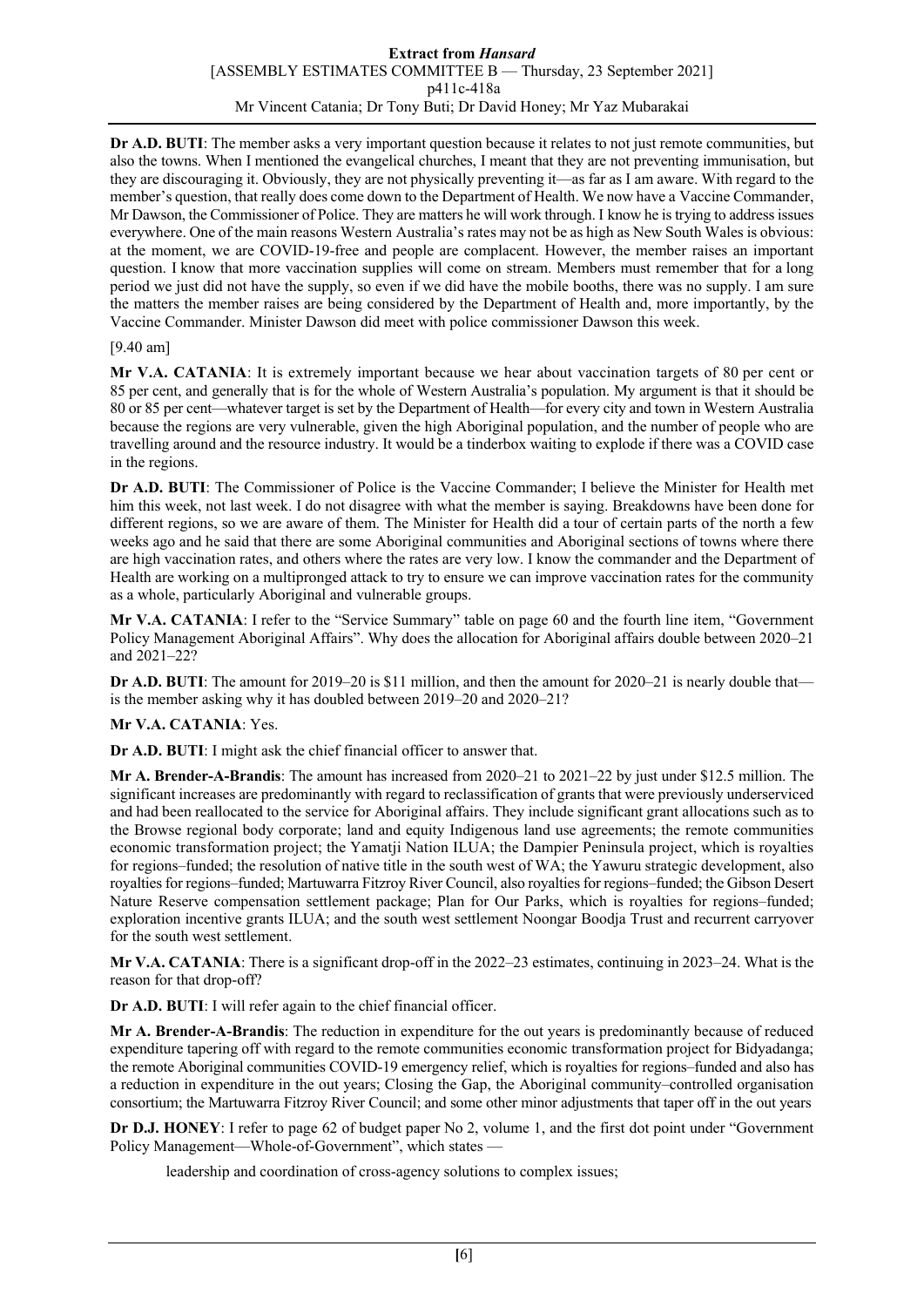### **Extract from** *Hansard* [ASSEMBLY ESTIMATES COMMITTEE B — Thursday, 23 September 2021] p411c-418a Mr Vincent Catania; Dr Tony Buti; Dr David Honey; Mr Yaz Mubarakai

That obviously goes into Aboriginal affairs. Is there any aggregation of the total expenditure specifically related to Aboriginal groups and organisations? The reason I ask is that I believe outcomes for Aboriginal people are probably now no better or worse than they were when I was a child. I am not aiming this at the government; I think this applies to both sides of politics. Problems have been identified, new spending initiatives have been identified, and expenditure has been applied. I have not added it up through the budget as an exercise, but a vast sum of money is being allocated. However, like the minister, when I go out and see communities, both close to and distant from large regional centres, I see a level of social disadvantage that is confronting and does not meet anyone's standards. It seems the solution is always to apply more funding. I wonder if there might be a point of reflection, especially given the function of this agency, to step back and look at that aggregate. Obviously, it would have to intimately involve the Aboriginal communities, but is that money being expended well? It seems to me that, at both a state and federal level, we are applying more and more money and are not getting the outcomes we would expect.

**The CHAIR**: Member, I had a bit of trouble discerning whether that was a question or a rhetorical statement. What would you like the minister to respond to?

**Dr D.J. HONEY**: Is there an intention on the part of the government to step back and look at this holistically, rather than at individual programs, and to do a review of the total expenditure?

**Dr A.D. BUTI**: As the member mentioned in his reference, the department provides leadership and coordination of cross-agency solutions to complex issues—very complex issues, as the member would well realise. This is a whole-of-government approach. One of the benefits of having Aboriginal affairs elevated to the Department of the Premier and Cabinet is that this department provides leadership and oversight across government. Obviously, part of it is also to try to empower Indigenous groups, and that is a complex and difficult issue. We always try to see that the money is going to be used in a way that will close the gap. One part of the member's question was: are we going to step back? I can assure the member that governments, federal or state, are alwaysreflecting on and looking at ways in which they can do things better, but part of the solution has to be the empowerment and involvement of Aboriginal communities, otherwise it will not succeed in the long run. I am not going to stand here and say that it is an easy issue or that there has been great progress made. There have been wins. The member for North West Central has a lot of involvement with various Aboriginal communities and I am sure he has seen some positives, but there are also a lot of issues as well. All I can really say there, member, is that, yes, at times we have to step back and reflect, and I think that is done constantly, but there really needs to be a whole-of-government approach, which is why it is good that the Department of the Premier and Cabinet is leading the approach. The empowerment of Aboriginal groups has to be paramount.

If I can conclude with this. We need to be careful because it is very easy to always look at the negatives, and there are some dire issues, but there are also some positives. I think one of the keys is obviously to try to improve the educational attainment and retention of Aboriginal students. I think that would go a long way.

### [9.50 am]

**Dr D.J. HONEY**: I recognise that, minister. I think the work that, for example, the Leedal do in Fitzroy River is exemplary and a great example of a very successful partnership of prescribed bodies corporate. In relation to seeing how we are going, I note there were broader Closing the Gap metrics that I did not notice in this section—I am happy to stand corrected—but are we tracking any metrics in outcomes so that the government is measured and held to account for the outcomes resulting from these programs?

**The CHAIR**: Minister—insofar as it relates to this division and service.

**Dr A.D. BUTI**: Yes; it is not really related to this section of the budget as such, but it is an important question. A Closing the Gap matrix is used by the commonwealth and the state to measure, but it is not a particular budget item.

**Dr D.J. HONEY**: To be clear, the metrics the state government is using are the commonwealth Closing the Gap metrics?

**Dr A.D. BUTI**: I might ask Fiona Hunt to elaborate; Fiona is the deputy director general, Aboriginal engagement and community policy.

**Ms F. Hunt**: There are 17 socio-economic targets that form part of the National Agreement on Closing the Gap that WA has signed up to with all the other states and territories. There is national reporting against those targets that form part of the implementation plan and annual reporting and tracking through, I believe, the Productivity Commission at the commonwealth level, but the state is contributing, through the national agreement, on government structures. The 17 socio-economic targets cover the full range of metrics that are being measured that WA state agencies have agreed to track.

**Mr V.A. CATANIA**: I refer to the first paragraph under "Expenses" on page 66 under the financial statements. There is an allocation of \$7 million for various Aboriginal engagements and initiatives. What are those initiatives?

**Dr A.D. BUTI**: Does the member want to know about the \$7 million for engagement initiatives?

**Mr V.A. CATANIA**: Yes.